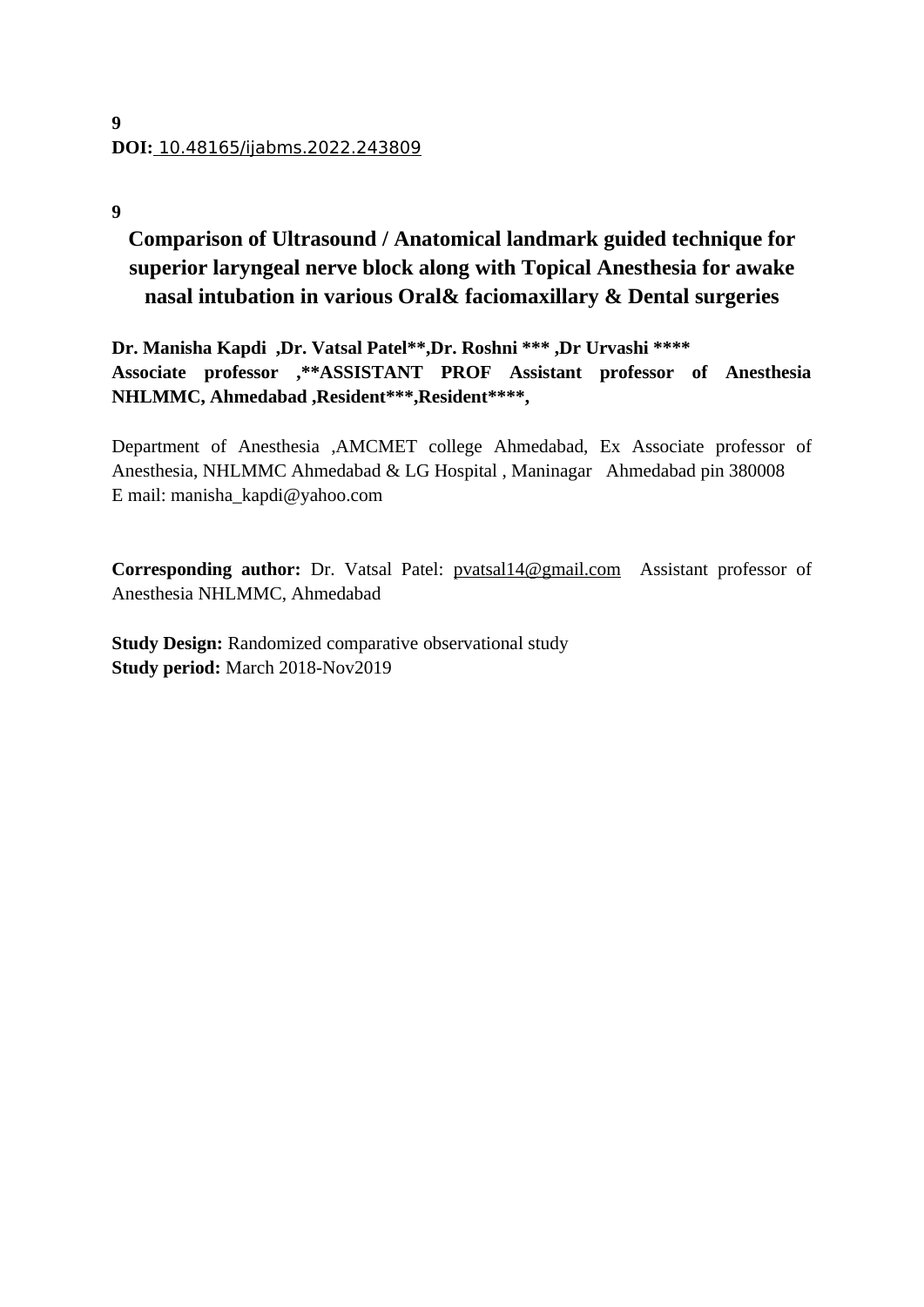# **ABSTRACT:**

**Background**: Endotracheal intubation is gold standard of general anesthesia. various oral, Maxillofacial, Dental surgeries are carried out in high-risk patients having chances of difficult intubation. If we give sedation or general anesthesia, we can be trapped in critical airway accidents.

**Aims & objectives**: To access & compare efficacy of anatomical landmark guided/ Ultrasound guided superior laryngeal nerve block associated with topical Anesthesia & transtracheal block for awake blind nasal intubation.

# **Method:**

**Group A:** Anatomical landmark guided superior laryngeal nerve block given(n=30)

**Group B:** ultrasound guided superior laryngeal nerve block(n=30)

In both groups topical Anesthesia & transtracheal block for awake blind nasal intubation was given.

Results: upper airway block provide clinical ease to facilitate blind nasal awake intubation. ultrasound guided block has less adverse reactions.

**Conclusion**: Both methods provide good quality of Endotracheal intubation, but ultrasound guided block is more efficient & scientific method to block superior laryngeal nerve for awake nasal intubation.

**Key words:** Awake nasal intubation, anatomical landmark guided block, Superior laryngeal nerve block, Ultrasound assistance for block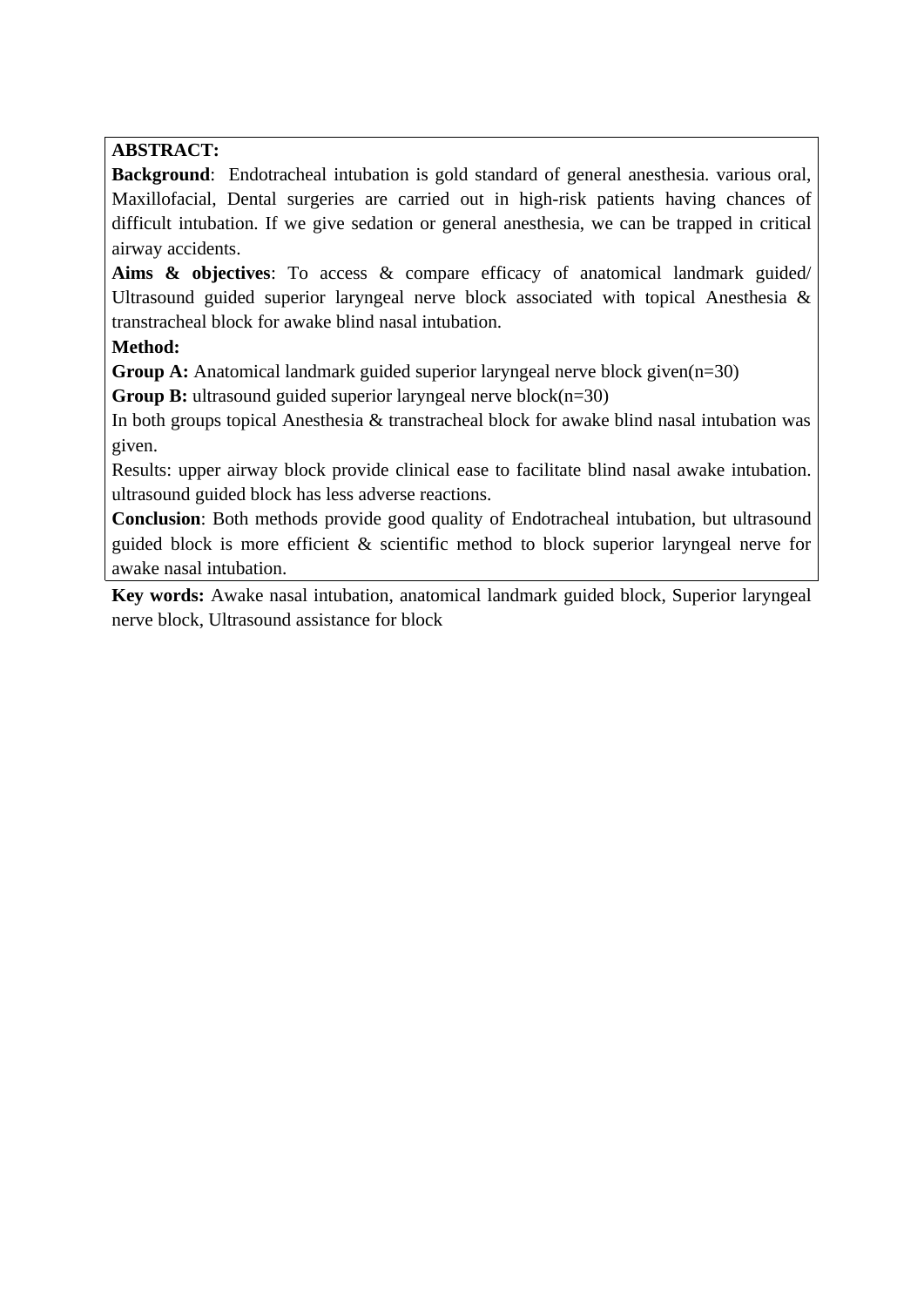#### **INTRODUCTION:**

Mostly Oral & faciomaxillary & Dental surgeries include trismus, oral injuries and oral tumours with inadequate mouth opening, predicted difficult airway, restricted neck movement and anatomical deformities which can attribute difficult intubation. The American Society of Anaesthesiologists Task Force describes difficult airway as the clinical situation in which an anaesthetist experiences difficulty with facemask ventilation, difficulty in supraglottic device ventilation, difficulty in tracheal intubation or all three. The largest class of causes leading to mortality and serious morbidity in anaesthesia are from airway complications. Failure to intubate and ventilate are responsible for about one third of all anaesthetic deaths. Newer techniques like awake blind nasal intubation, fibreoptic intubation and video laryngoscopy

have been introduced to tackle such situations. Awake blind nasal intubation and fibre-optic intubation are established airway management protocols in the management of the difficult airway. Awake intubation causes discomfort to patients so several techniques have been described to administer upper airway anaesthesia, in order to do an awake intubation in patients with anticipated difficult airway. The objective of the ideal technique is the use of the lowest possible dose of the local anaesthetic agent, to achieve a successful block that facilitates the intubation conditions, and increases the safety and tolerability of the patient. The Superior Laryngeal Nerve has originated from the vagus nerve and it divides into external and internal branches at the level of hyoid bone. The latter transmits the sensory stimulus of the upper mucosa of the vocal folds, the posterior mucosa of the epiglottis, the folds of the arytenoids and the base of the tongue. The rest of the sensory information of the larynx (glottis, cricothyroid membrane, and tracheal mucosa) are the responsibility of the internal laryngeal branch of the recurrent laryngeal nerve. Both internal laryngeal branches of the recurrent and the superior laryngeal nerves join just below the grater horn of the hyoid bone. Ultrasound as a tool for superior laryngeal nerve block has several advantages: to standardize an ultrasound landmark that is ensuring the successful injection of the local anaesthetic and the spread into the target nerve and to avoid puncturing vascular structures and reduce the risk of intoxication with local anaesthetics and to reduce the likelihood of failed blocks, as compared to techniques using anatomic landmarks, by visualizing the needle and the spread of the anaesthetic into the indicated landmark.

#### **METHOD:**

This comparative observational study was done in tertiary care hospital during March on2018 to Nov 2019 on 60 adult patients with ASA grade I / II. Patient counselling was done regarding procedure and written informed consent was obtained from each patient.

## **Inclusion Criteria**

Adult patients with ASA grade I/II, of either sex, of 20-60 yrs. of age with BMI<30 undergoing various d**ental, Oral, faciomaxillary surgeries.**

#### **Exclusion criteria**

Uncooperative patients, patients with known allergy to local anaesthetics, patients with a history of epilepsy, asthmatics, patients with deranged coagulation profile, hemodynamic instability or with an infection at local site were excluded from the study. Preoperative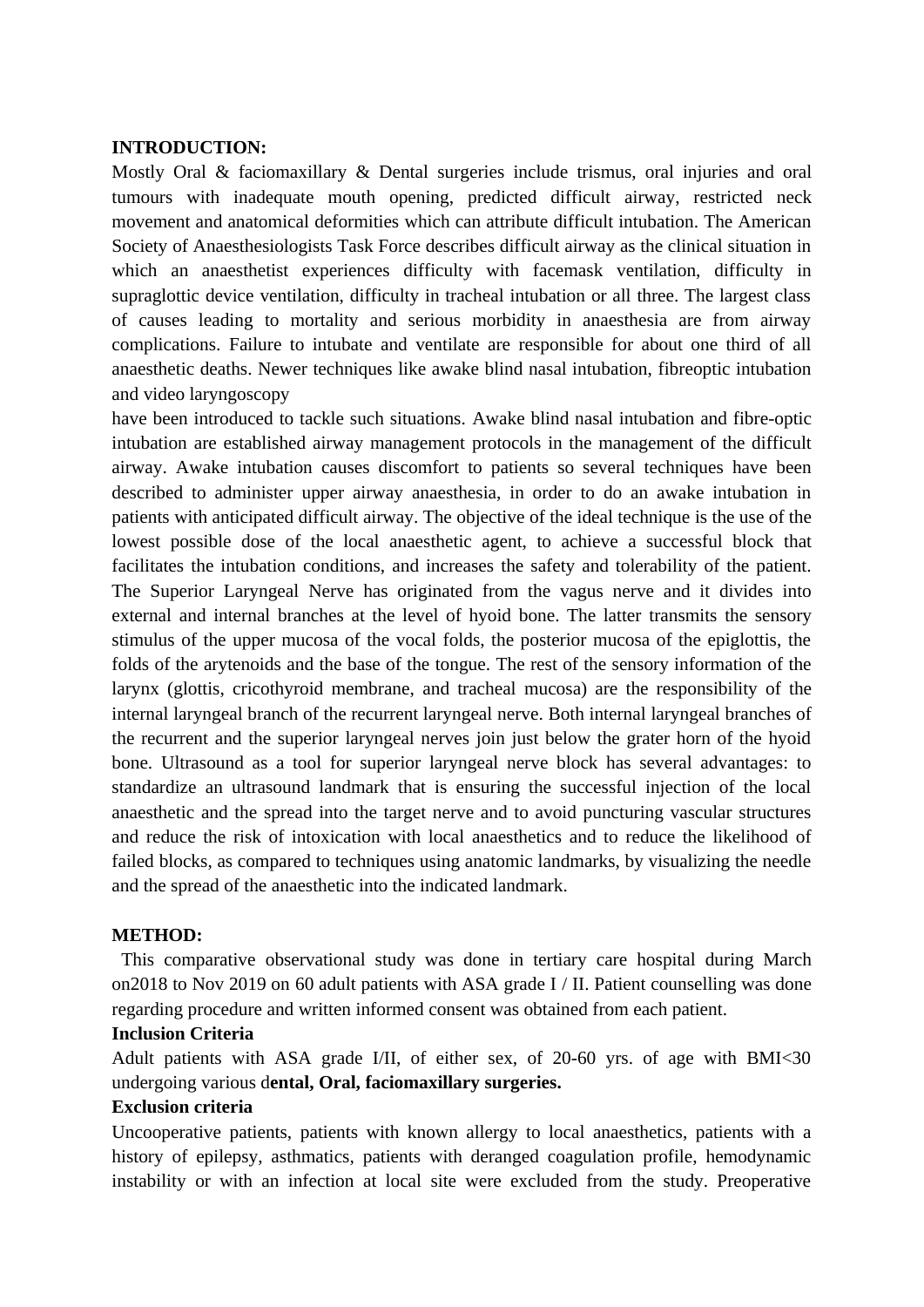evaluation including a complete airway assessment was done. Standard fasting guidelines along with anti-aspiration prophylaxis with tablet ranitidine 150 mg were prescribed. Patients were divided randomly in two groups.

**Randomization:** It was done by odd& even number in seal opaque envelope, execution of Randomization at time of doing awake blind nasal intubation.

Monitoring including electrocardiography, non-invasive blood pressure, pulse oximetry was applied in all patients. An intravenous line was secure and Ringer's lactate was started at 10ml/Kg. After recording baseline heart rate, blood pressure and oxygen saturation, injection glycopyrrolate 5-10 mcg/kg I.M. (before 30 mins), inj. midazolam 0.05-0.15 mg/kg I.V. and inj. fentanyl 1/kg I.V. was given as premedication.

**Topical Anaesthesia** For anaesthetizing the nasal cavity, nasopharynx, oral cavity and oropharynx, a mixture of plain lignocaine (2%) 5 ml, lignocaine + adrenaline (2%) 5 ml and xylometazoline 8-10 drops was prepared. 2 nasal wicks soaked in it were placed one in each nostril of the patients. Nebulisation with 3-4 ml of the prepared mixture 30 minutes before induction was done. The patients were asked to gargle with the remaining mixture. Lignocaine used during topical application of local anaesthetic to the upper airway results in plasma concentrations well below those that cause symptoms of toxicity (toxic level 6 mcg/ml). Symptoms of lignocaine toxicity include circumoral numbness, facial tingling, restlessness, vertigo, tinnitus, slurred speech among others and severe toxicity may also lead to convulsions, respiratory failure and circulatory collapse. Lipid emulsion therapy should be started at the earliest sign of lignocaine toxicity. 20% intralipid administered in a bolus dose of 1.5 ml/kg lean body mass followed by infusion of 20% intralipid at 15 ml/kg/hr up to a maximum dose of not more than 12 ml/kg should be administered. Oxygen supplementation was given throughout the procedure.

#### **Superior laryngeal nerve block:**

**In anatomical landmark technique in Group A,** the patient's head was extended as much as possible in supine position with the help of a head ring and a sandbag. The patient's skin was cleaned with an appropriate antimicrobial solution. The cornu of the hyoid bone was located below the angle of the mandible. One hand was used to displace the hyoid bone contralaterally, bringing ipsilateral cornu and internal branch of superior laryngeal nerve closer. A 1.5″, 23-gauge needle was inserted in an anteroinferior medial direction until the lateral aspect of the greater cornu was touched. The needle was walked downward toward the midline (1–2 mm) off the inferior border of the greater cornu, the thyrohyoid membrane was pierced the syringe was then aspirated and after confirming negative aspiration for air and blood, 2 ml of LA (2% lidocaine) was injected to block the internal branch of superior laryngeal nerve. Same procedure was repeated on opposite side.

**In ultrasound technique in Group B** the linear prob was used. Under aseptic precautions, the probe was placed over the submandibular area with parasagittal orientation. The greater horn of hyoid bone and thyroid cartilage were identified as hyperechoic structures. The thyrohyoid muscle and thyrohyoid membrane were between these two structures. SLN space was defined as that bounded by hyoid bone cephalad, thyroid cartilage caudally, thyrohyoid muscle anteriorly and thyrohyoid membrane and pre-epiglottic space posteriorly. By the outof-plane approach, 2 mL 2% lignocaine was injected using 23-gauge hypodermic needle between the greater horn of hyoid bone and thyroid cartilage just above the thyrohyoid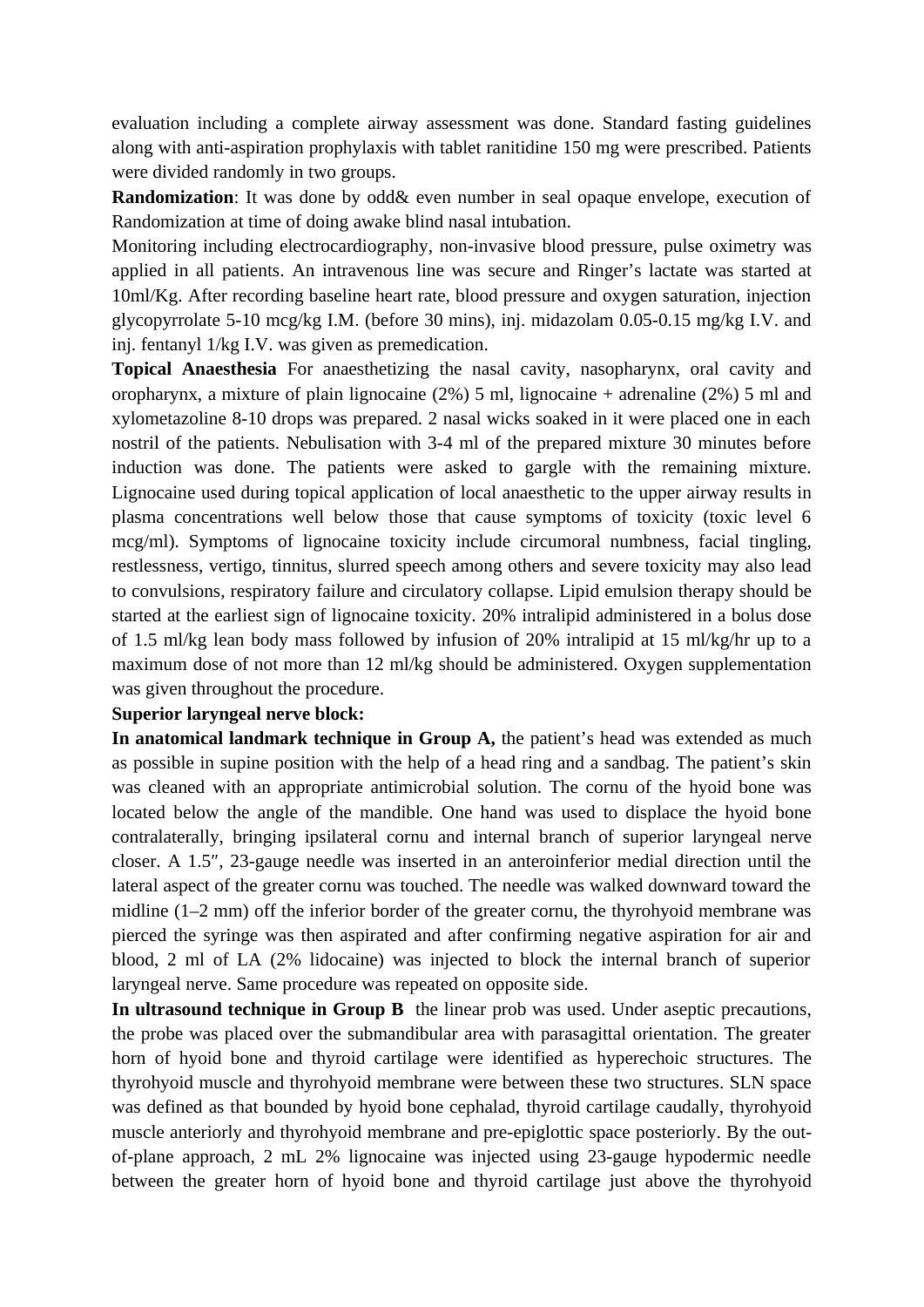membrane. We have also kept thyrohyoid membrane as a landmark for space like T. Stopar-Pintaric, etal (11). The procedure was repeated on the opposite side.

#### **Transtracheal Block:**

Technique for blocking the sensory input of the recurrent laryngeal nerve is by transtracheal block. In this technique, the cricothyroid membrane was located in the midline of the neck. It was located by the three-finger palpating the thyroid prominence and proceeding in a caudal direction. The cricothyroid membrane was identified as the spongy fibromuscular band between the thyroid and cricoid cartilages. After sterile skin preparation, a 23-gauge needle on a syringe with 4 ml of 2% lidocaine was passed perpendicular to the axis of the trachea piercing the membrane. While the needle was advanced, the syringe was continuously aspirated. The needle was advanced until air was freely aspirated, signifying that the needle was in the trachea. Instillation of LA at this point invariably leads to coughing. Through coughing, the LA was dispersed diffusely blocking the sensory nerve endings of the recurrent laryngeal nerve. Now the patients had received topical anaesthesia and two regional blocks.

After that awake nasal intubation done with appropriate size nasal ET tube, patient ask to take deep breath and breathe sound was followed for advancement of ET tube and tube was pushed which slips through vocal cord during deep inspiration. ET tube confirmation was done with  $ETCO<sub>2</sub>$  and clinical auscultation of breath sounds bilaterally in chest. After confirmation of ET tube, Induction of anaesthesia was done with Inj. propofol 2mg/kg and Inj. atracurium 0.4-0.5mg/kg iv. Anaesthesia was maintained on nitrous oxide, oxygen and sevoflurane.1 MAC. Muscle relaxation and respiration was controlled with inj. atracurium 0.08-0.1 mg/kg iv. Intraoperative period was uneventful. Inj. Dexamethasone 8 mg iv was given to reduce reactionary airway oedema due to manipulation. Patients in whom we failed to intubate were excluded from the study. Vital parameters (HR,  $BP$ ,  $SPO<sub>2</sub>$ ) were recorded at baseline and thereafter an interval of 1 min until intubation & then periodically upto 10 min after intubation and thereafter all throughout till extubation to access hemodynamic changes perioperatively. Other parameters recorded were intubation score, patient's comfort score, intubation time, intubation attempts in following manner. Patients were also monitored for anticipated post procedure complications

#### **Intubation Score**

It was Assessed during the passage of ET tube to assess the efficacy of airway blocks.

Coughing & limb movements for each

- 1.None
- 2.Slight
- 3.Moderate
- 4.Severe

**Patient's Comfort Score** Intraoperatively was assessed using the following scores 5-Point patient Comfort Score-

- 1. No reaction
- 2. Slight grimacing
- 3. Heavy grimacing
- 4. Verbal objection
- 5. Defensive movement of hands or head.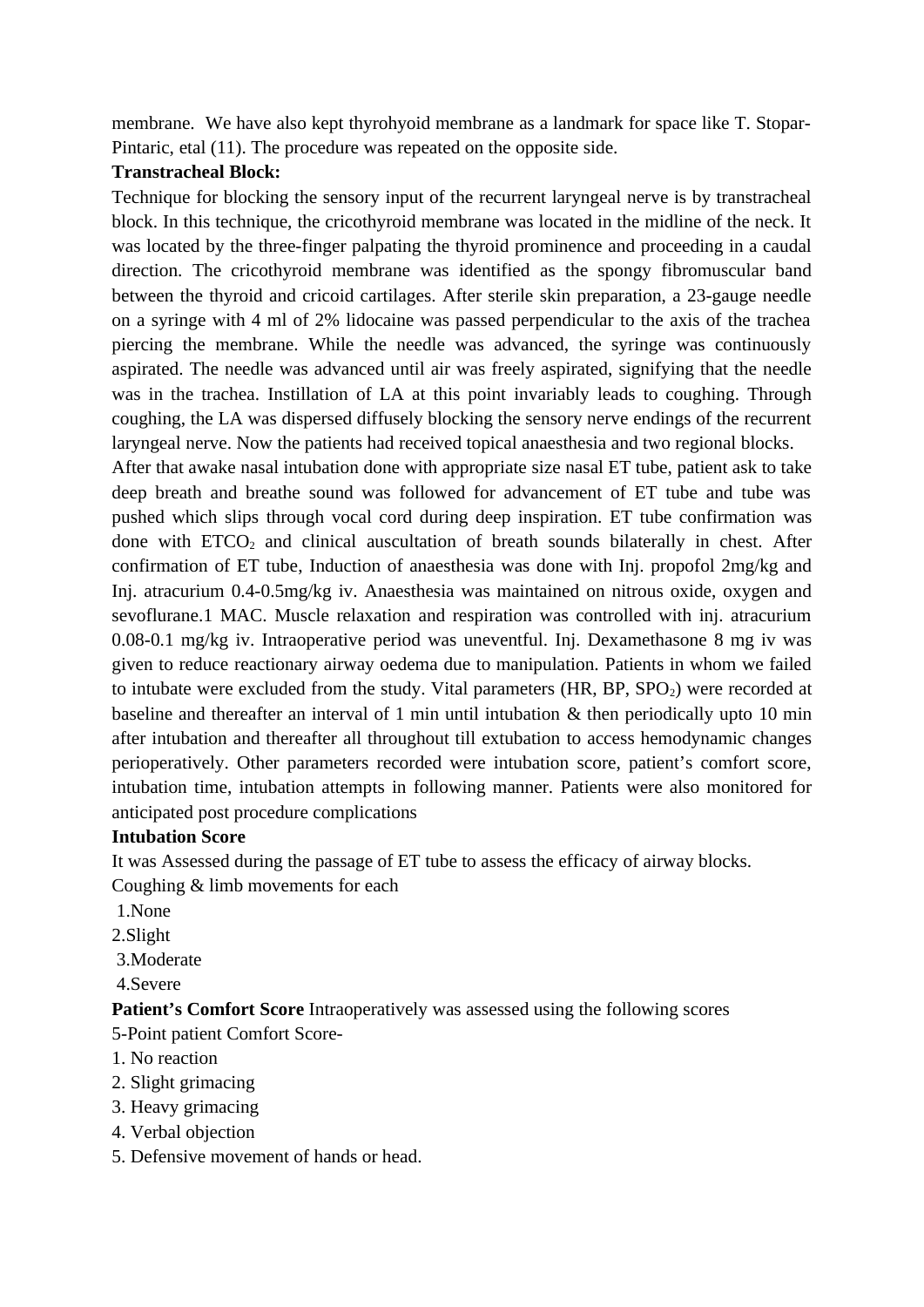After surgery, neuromuscular blockade was reversed with inj. glycopyrrolate 0.4 mg iv and inj. Neostigmine 0.05 mg/kg iv. Extubating was uneventful. Vital parameters were monitored throughout procedure. Patients were shifted to recovery room with oxygen mask.

#### **Results:**

| Demographics   |                |                |       |             |  |  |  |  |
|----------------|----------------|----------------|-------|-------------|--|--|--|--|
| Parameters     | $GroupA(n=30)$ | $GroupB(n=30)$ | P     | Significanc |  |  |  |  |
|                |                |                | value | e           |  |  |  |  |
| Age(years)     | $35+/-13$      | $34+/-12$      | >0.05 | <b>NS</b>   |  |  |  |  |
| Male: female   | 15:10          | 14:11          | >0.05 | <b>NS</b>   |  |  |  |  |
| ASA grade l/ll | 13:12          | 12:13          | >0.05 | <b>NS</b>   |  |  |  |  |
| BodyMassIndex  | $25+/-4$       | $26 + (-3)$    |       | <b>NS</b>   |  |  |  |  |
| BMI (no.)      |                |                | >0.05 |             |  |  |  |  |
| Duration of    |                |                |       |             |  |  |  |  |
| surgery(min)   | $64+/-13$      | $58+/-16$      | >0.05 | <b>NS</b>   |  |  |  |  |
|                |                |                |       |             |  |  |  |  |

#### **Table 1 Demographics**

## **Table 2**

**Intubation parameters**

|                          | Group          | Group          | P       | Significanc |  |
|--------------------------|----------------|----------------|---------|-------------|--|
| Parameters               | $A(n=30)$      | $B(n=30)$      | value   | e           |  |
| Intubation score(no.)    | $3.5+/-0.3$    | $2.4 + (-0.4)$ | < 0.05  |             |  |
| Patient comfort          | $2.0 + (-0.2)$ | $1.2 + (-0.3)$ | < 0.05  |             |  |
| score(no.)               |                |                |         |             |  |
| Intubation time(sec)     | $110 + -10$    | $65+/-18$      | < 0.05  |             |  |
| Intubation attempts(no.) | $2+/-0.5$      | $1+/-0.2$      | < 0.001 | <b>HS</b>   |  |

**Table 3**

## **Hemodynamic Parameters**

There was a gradual increase in HR, systolic BP (SBP) and diastolic BP (DBP) at each minute during intubation in both groups. Maximum changes were seen at the time of intubation from the basal value, which was significant and gradually normalized towards the basal levels after 3rd min of intubation and even lesser until 10th min of monitoring. Up to20% deviation from the baseline vitals, no pharmacological intervention was done. The SpO2 was well maintained throughout the procedure with insignificant falls seen during intubation.

| Time at         |          | <b>HR</b> |            | <b>SBP</b> |          |          |       | <b>MAP</b> |       |
|-----------------|----------|-----------|------------|------------|----------|----------|-------|------------|-------|
| which           | HR       |           | <b>SBP</b> |            | DBP      | DBP      | MAP   |            |       |
|                 | GrA      | GrB       | GrA        | Gr B       | Gr A     | Gr B     | Gr A  | GrB        | P     |
| parameter       | (Mean    | (Mean     | (Mean      | (Mean      | (Mean    | (Mean    | (Mean | (Mean      | value |
| s taken         |          |           |            |            |          |          |       |            | (Mean |
| after           | $(n=30)$ | $(n=30)$  | $(n=30)$   | $(n=30)$   | $(n=30)$ | $(n=30)$ | (n=30 | (n=30      |       |
| intubatio       |          |           |            |            |          |          |       |            |       |
| n               |          |           |            |            |          |          |       |            |       |
| <b>Baseline</b> | 74       | 72        | 118        | 116        | 74       | 72       | 84    | 86         | >0.05 |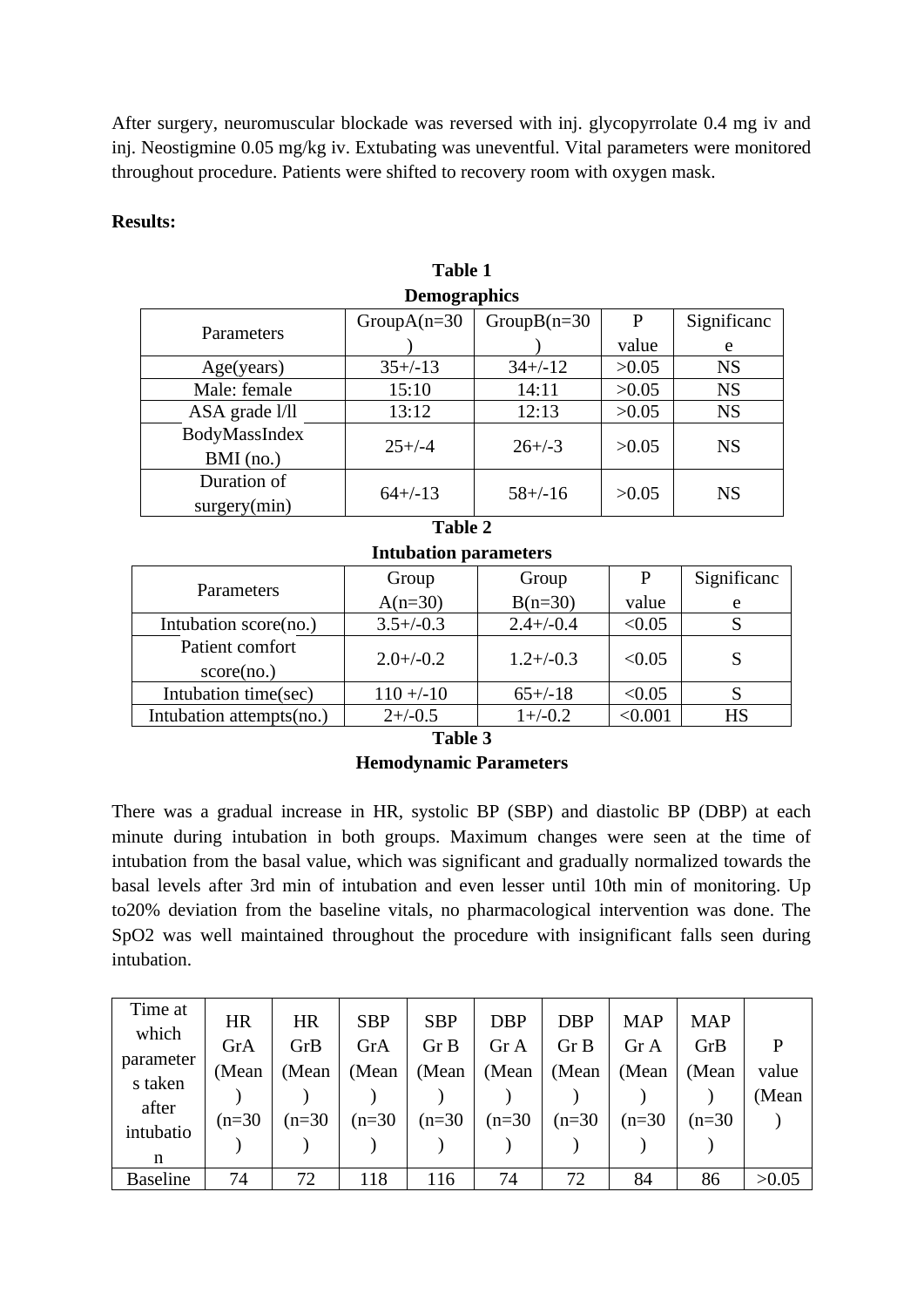| . min            | 96 | 95 | 146  | 144 | 92 | 92 | 110 | 108 | >0.05 |
|------------------|----|----|------|-----|----|----|-----|-----|-------|
| 3min             | 90 | 91 | 142  | 140 | 90 | 88 | 96  | 92  | >0.05 |
| 5min             | 84 | 83 | 134  | 130 | 82 | 80 | 90  | 89  | >0.05 |
| ⇁<br>min         | 82 | 80 | 122  | 126 | 80 | 78 | 88  | 86  | >0.05 |
| $10 \text{ min}$ | 76 | 74 | 1 ንበ | 121 | 78 | 76 | 86  | 84  | >0.05 |

Complications: Regarding complications we haven't encounter any anticipated complications & adverse effects of drug used in present study.

#### **Discussion**

 The use of awake blind nasotracheal intubation is well-established and has been extensively supported in the literature for managing the difficult airway. These include, but are not limited, to the following: Compromised airway, restricted or limited neck movement, anatomic deformities, and in general anesthesia where intubation may become highly difficult and challenging in the face of the difficult airway. The difficult airway algorithm which includes a call for help in such a scenario may not be applicable in this case as we do not have much time left after paralyzing the patient.[2] An awake nasal intubation allows the patient to maintain the tonicity of the airway muscles providing a degree of safety that may be lost in the anesthetized, paralyzed patient.[3] Patients' cooperation is very important. Keys to successful intubation include control of secretions by the use of an antisialagogue, adequate sedation to alleviate anxiety, and adequate anesthesia to ensure patient comfort. Through this technique, we blocked the three major reflexes of the patients including gag reflex, cough reflex, and glottis closure reflex by blocking bilateral superior laryngeal, and recurrent laryngeal nerves. In our study, we observed an increase in HR, SBP, DBP and mean arterial pressure during the procedure of intubation (Maximum seen at the time of tracheal intubation) which later on settled until the 3rd to 5th min after intubation was done in both groups which was statistically comparable( $p$ >0.05).It was similar to that observed by Ovassapian et al[4] while performing nasotracheal intubation in awake patients under LA. In a study conducted by Trivedi and Patil[5] have evaluated airway blocks versus general anesthesia, and concluded that hemodynamic changes were less in airway block patients. In our study by all methods hemodynamic parameters were stable in both groups (P>0.05) In our study various intubation parameters like intubation score, patient comfort score are better in group Bas well as intubation time& attempts were also less in group B that is US guided blocks. (P<0.05)Kundra et al.[6] compared two methods of anesthetizing the airway for awake fiberoptic nasotracheal intubation which included nebulization with 4 ml of 4% lidocaine and the other received airway block (Trans laryngeal, bilateral superior laryngeal, and lidocaine-soaked cotton swabs in the nose). It was seen that patients who received lidocaine nebulization for airway anesthesia had to undergo significantly higher stress during the insertion of an endotracheal tube through the glottis. The grimace scores, as well as the mean HR and BP in the nebulization group, were significantly higher during endotracheal tube insertion. Gupta et al.[7] showed that patient comfort was better in the nerve blocks group as compared with the nebulization group and also vocal cord visibility and ease of intubation as assessed by the bronchoscopist were better in the nerve block group as compared with the nebulization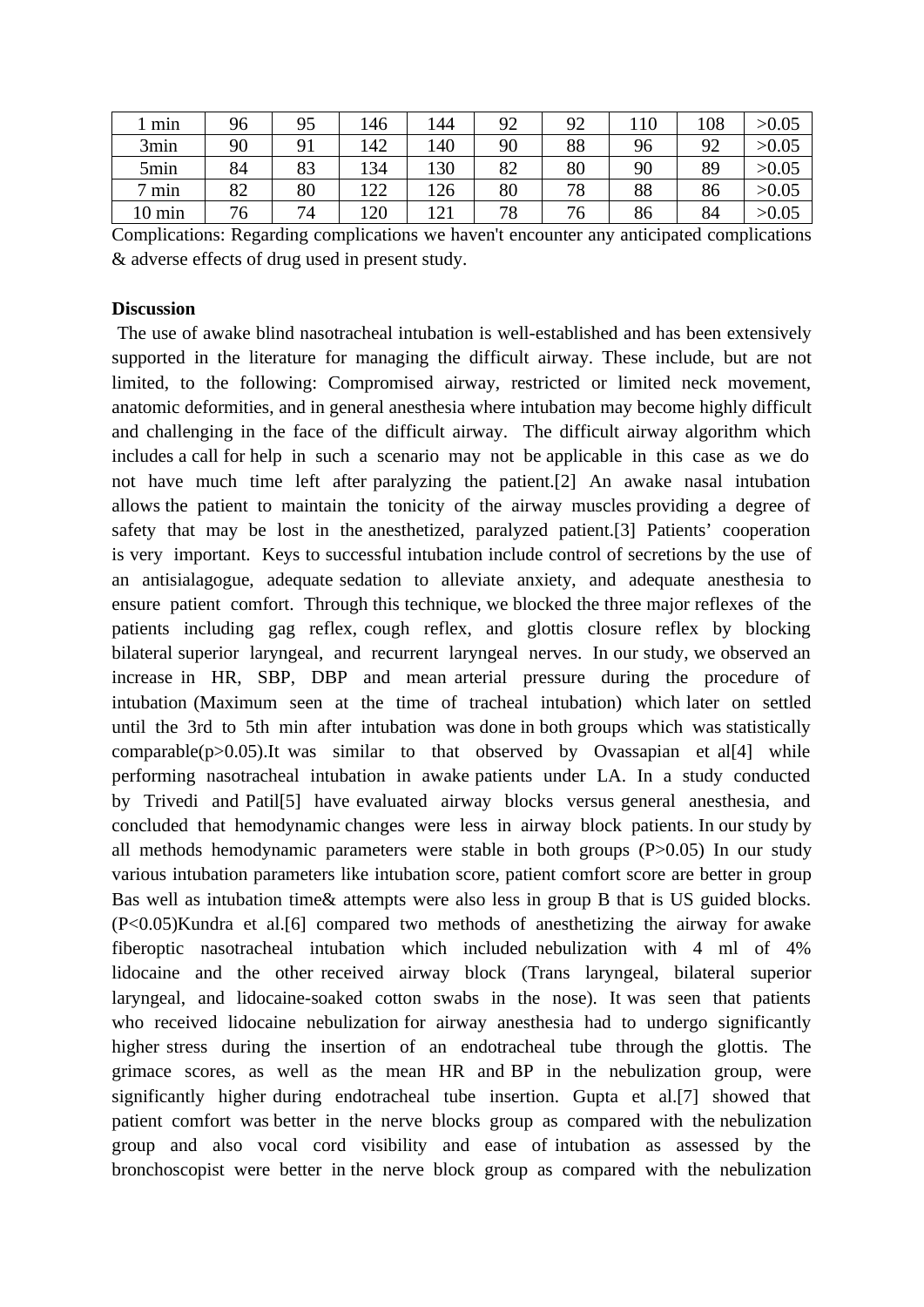group. Trivedi and Patil[5] also showed that postoperative analgesia was better, patients were more calm and required less postoperative nebulization who were given airway block as compared to general anesthesia for taking a laryngeal biopsy. Yu-Chen Liao,etal have given ultrasound guided superior laryngeal nerve block for bronchoscopy (8)

Uday Ambi etal [9]showed that Ultrasound-guided block of ibSLN used as a part of preparation of the airway for awake fiber-optic intubation improves the quality of airway anesthesia and patient tolerance during the procedure.(9)

Regarding complications C H Shu [10] noticed a small, well-circumscribed hematoma, which was contained with manual pressure, and a cuff penetration in a previously intubated patient). Convulsion after receiving left superior laryngeal nerve block, probably caused by accidental injection of local anesthetic into the vertebral artery, was described as another potential complication of superior laryngeal nerve [10].

In our study we haven't encounter any complications or adverse reactions our study, the efficiency and adequacy of the blocks given were assessed by using Intubation score which showed successful application of block in both groups. The further comfort of the patient was assessed by using 5point patient comfort score during the procedure .

Tstopar-pintaric etal [11] mentioned case report, ultrasound was used to help successfully perform the block without diagnosing complications. Therefore, a recent volunteer and cadaver study aimed to develop an anatomical concept for such a technique that is easy to teach, learn and perform. The authors proposed the concept for a new, simpler, consistently reproducible ultrasound-guided block technique, using the thyroid membrane rather than identifying the nerve itself, to define the target plane for low-volume local anesthetic injection [11].

## **Limitations**

-Unavailability of Fiber-optic bronchoscope for intubation at that particular time period, we could not use it for awake intubation

- There was no control group in our study as we want to prepare airway for awake nasal intubation.

#### **Conclusion**

In nutshell Superior laryngeal nerve block given by Ultrasound assistance provide better passage of awake nasotracheal intubation then anatomical landmark method.

#### **References**

[1] www.canadianairwayfoccusgroup.org

[2] Ramkumar V. Preparation of the patient and airway for awake intubation. Indian J Anesthesia 2011;55(5):442-7.

[3] Lallo A, Billard V, Bourgain JL. A comparison of propofol and remifentanil targetcontrolled infusions to facilitate fiberoptic nasotracheal intubation. Anesth Analg 2009;108(3):852-7.

 [4] Ovassapian A, Yelich SJ, Dykes MH, et al. Blood pressure and heart rate changes during awake fiberoptic nasotracheal intubation. Anesth Analg 1983;62(10):9514.